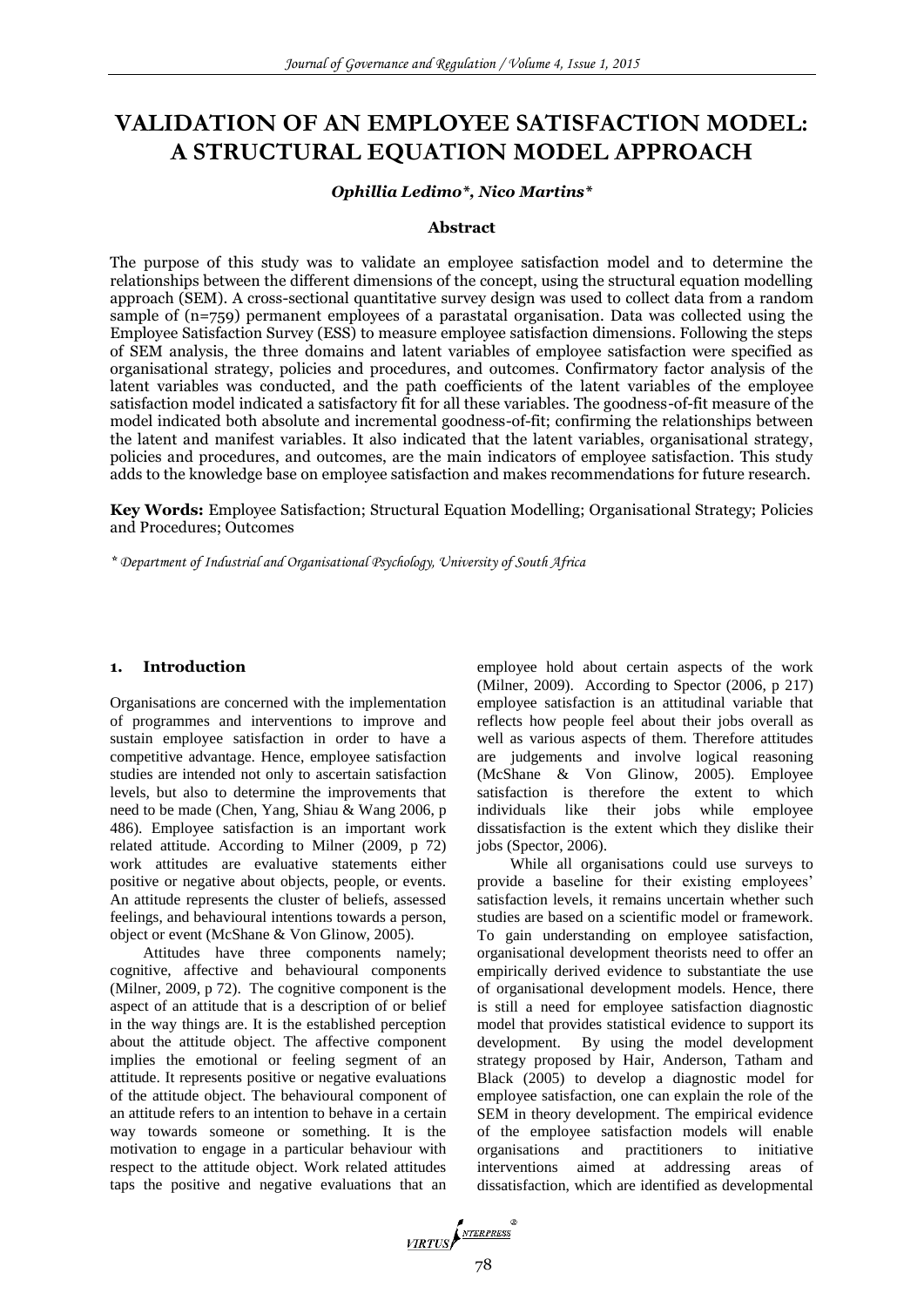areas, and to leverage on its strengths, which will emerge as areas of satisfaction in the organisation. Thus, the objective of this research was to validate an employee satisfaction model using the SEM as a statistical procedure.

#### **2. Theoretical model of employee satisfaction**

There are numerous and various definitions of employee satisfaction that are found in the literature. According to Lofquist and Dawis (1969, p 53) employee satisfaction is a function of the correspondence between the reinforcement from the work environment and the individual's needs. Locke (1976, p 130) stated that employee satisfaction refers to a pleasurable or positive emotional state resulting from the appraisal of one's job or job experience. Martins and Coetzee's (2007, p 21) also conceptualised employee satisfaction as a pleasurable or positive emotional state resulting from an employee's appraisal of his or her company environment or company experience. In addition, Voisard (2008, p 6) defines employee satisfaction as the employee's feelings or state-of-mind regarding the nature of their work and conditions of employment with a particular employer. A commons strand that connects these various definitions is that they all emphasise the fact that employee satisfaction is an emotional response to the individual's experience or appraisal of organisational practices and processes. This implies that satisfaction depends on the intrinsic and extrinsic properties of the job and the characteristics of the individual employee (McShane & Von Glinow, 2005; Varkey, Karlapudi, & Hensrud, 2008). Hence, satisfaction is defined as the individual's overall evaluation of working for a specific organisation (Vilares & Coehlo, 2000; Voisard, 2008). In other words, employee satisfaction is described as employees' feelings or state of mind about the nature of their work and conditions of employment with a particular employer. The above definitions also indicate that employee satisfaction is a concept used to describe employees' contentment and the fulfilment of their expectations and needs, resulting from an appraisal of the various aspects of the organisation (Martins & Coetzee, 2007; Aamodt, 2010). Thus, it is depicted and conceptualised in the following theoretical model as the employee's appraisal of organisational strategy, policies and processes, and outcomes in the organisation.

**Figure 1.** A conceptual model of employee satisfaction



#### *Organisational strategy*

Organisational strategy as a dimension of employee satisfaction includes the vision, mission, values and leadership. Eskilden and Dahlgaard's (2000) causal model of employee satisfaction indicates that strategy and leadership are a vital element when attempting to improve employee satisfaction and are the criterion whereby management sets the agenda for the organisation's future behaviour (Aydin & Ceylan, 2008). A study by Chen *et al* (2006) also indicated that organisational vision is one of the determinants of employee satisfaction within a higher education environment. Values also help to shape the organisation's strategic intent and direction. In addition, research has shown that employee satisfaction has positive significant correlations with

organisational leadership practices (Aydin & Ceylan, 2008; Varkey *et al*, 2008). The leadership practices include the way organisational leadership and management is able to communicate, reward, provide direction and demonstrate concern towards employees (Griffin & Bateman, 1986).

It is therefore hypothesised that: *H1: Organisational strategy is positively associated with employee satisfaction.*

# *Policies and procedures*

The second dimension of employee satisfaction is organisational policies and procedures. Employees can derive satisfaction or dissatisfaction from the policies and processes implemented by their organisation. Policies and processes include change

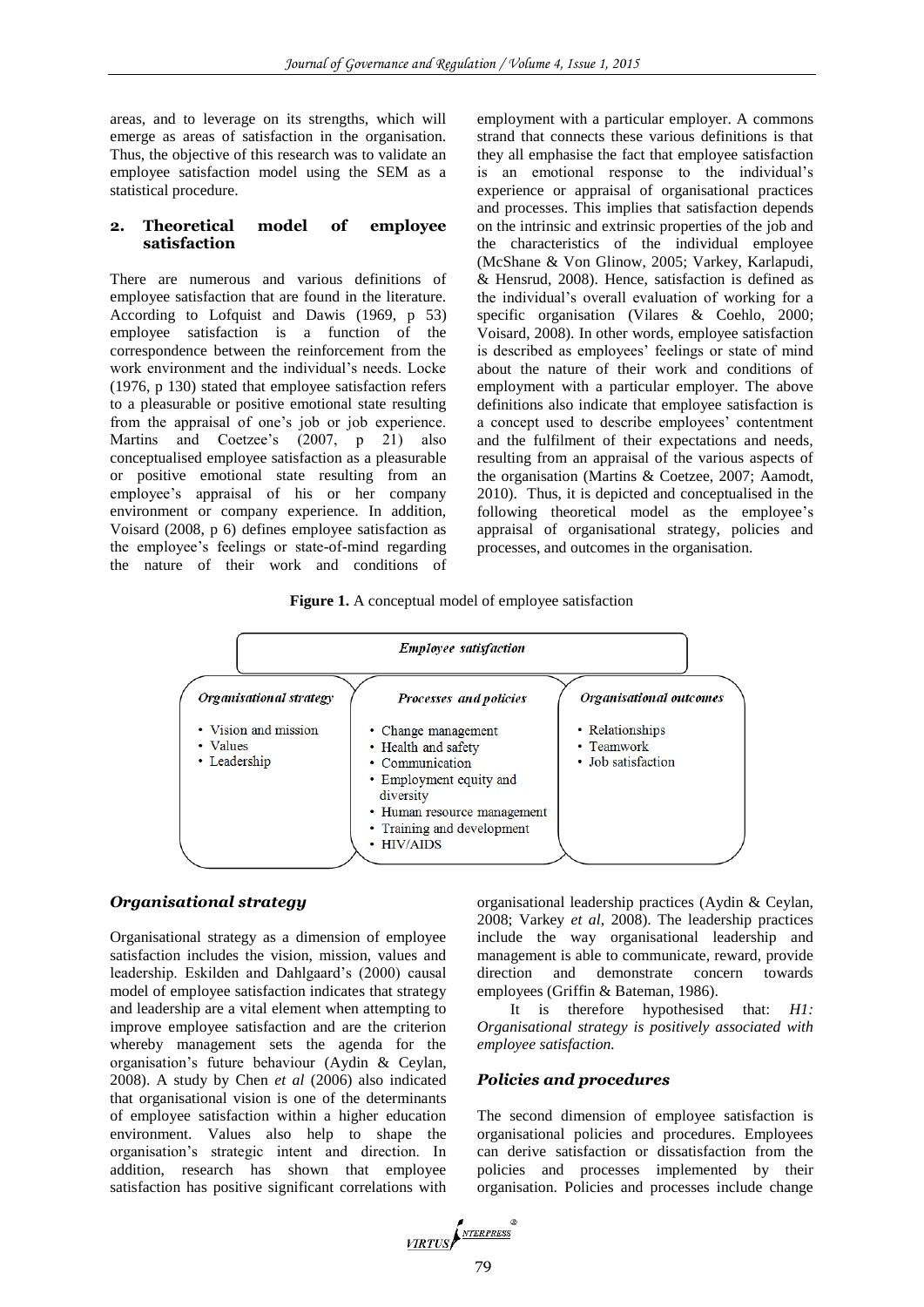management, health and safety, communication, employment equity and diversity, human resource management, training and development, as well as HIV/AIDS initiatives. Such policies and processes are used in the evaluation process to determine the level of satisfaction employees derive from the work environment (Küskü, 2001; Spector, 2006). Literature indicates that rewards and benefits are considered to be the primary source of employee satisfaction when they are equitable and congruent with their needs and expectations (Mottaz, 1987; Milner, 2009; Vlosky & Aguillar, 2009).

Based on the above, it is hypothesised that: *H2: Policies and procedures are positively associated with employee satisfaction.*

# *Organisational outcomes*

Relationships, teamwork and job satisfaction are organisational outcomes or results that affect employee satisfaction. Most employees expect their work to fulfil the need for social interaction. Studies indicate that outcomes such as teamwork and positive relationships with colleagues and supervisors lead to increased employee satisfaction (Aydin & Ceylan, 2008; Milner, 2009; Aamodt, 2010). Job satisfaction is also a significant aspect of organisational outcomes, as it indicates the satisfaction that employees derive from their job responsibilities and duties in the organisation (Balgobind, 2002; Chen *et al.,* 2006; Küskü, 2001). Job characteristics stimulate psychological states that lead to employee satisfaction (Hackman & Oldham, 1976; Spector, 2006; Voisard, 2008). Literature described job characteristics as the content and nature of the job tasks in terms of skill variety, task identity, task significance, autonomy and task feedback (Hackman & Oldham, 1976; Spector, 2006). The scope and complexity of the job is defined by the job characteristic. Spector (2006) indicated that employee satisfaction is the result of a high job scope, while employee dissatisfaction is the result of a low job scope.

It is therefore hypothesised: *H3: Organisational outcomes are positively associated with employee satisfaction.*

# **3. Research design and method**

A quantitative research was conducted to validate the theoretical model that was developed based on the literature study. The findings of this empirical study were finally used as the basis for validating the proposed employee satisfaction model.

#### *Population and sampling*

An empirical study was conducted among a population consisting of employees of a parastatal utility organisation based in Gauteng province, South Africa. All employees (2650) of the organisation were invited to voluntarily participate in the survey; the sample size was 759 participants. Table 1 presents the biographical profile of the sample, it comprised of 74, 7% males and 25,3% females. They included 2,9% senior managers, 6,9% middle managers, 20,4% supervisors and 69,8% operational staff.

| <b>Gender</b>           | Frequency        | <b>Percent</b> | <b>Cumulative</b> | <b>Cumulative</b> |
|-------------------------|------------------|----------------|-------------------|-------------------|
|                         |                  |                | <b>Frequency</b>  | Percentage        |
| Female                  | 192              | 25.3%          | 192               | 25.3%             |
| Male                    | 567              | 74.7%          | 759               | 100%              |
| Race                    | <b>Frequency</b> | <b>Percent</b> | <b>Cumulative</b> | <b>Cumulative</b> |
|                         |                  |                | <b>Frequency</b>  | Percentage        |
| African                 | 631              | 83.1%          | 631               | 83.1%             |
| Coloured                | 44               | 2%             | 675               | 85.1%             |
| Indian                  | 15               | 2%             | 690               | 87.1%             |
| White                   | 69               | 9.1%           | 759               | 100%              |
| <b>Job level</b>        | Frequency        | <b>Percent</b> | <b>Cumulative</b> | <b>Cumulative</b> |
|                         |                  |                | Frequency         | Percentage        |
| Senior Manager          | 22               | 2.9%           | 22                | 2.9%              |
| Middle Manager          | 52               | 6.9%           | 74                | 9.8%              |
| Supervisory             | 155              | 20.4%          | 229               | 30.2%             |
| Operational             | 530              | 69.8%          | 759               | 100%              |
|                         |                  |                |                   |                   |
| <b>Department</b>       | <b>Frequency</b> | Percent        | <b>Cumulative</b> | <b>Cumulative</b> |
|                         |                  |                | <b>Frequency</b>  | Percentage        |
| Corporate Affairs       | 122              | 16.1%          | 122               | 16.1%             |
| Finance                 | 20               | 2.6%           | 142               | 18.7%             |
| <b>Customer Service</b> | 183              | 24.1%          | 325               | 42.8%             |
| <b>Operations</b>       | 434              | 52.7%          | 759               | 100%              |

**Table 1.** Biographical profile of the sample (n=759)

VIRTUS NTERPRESS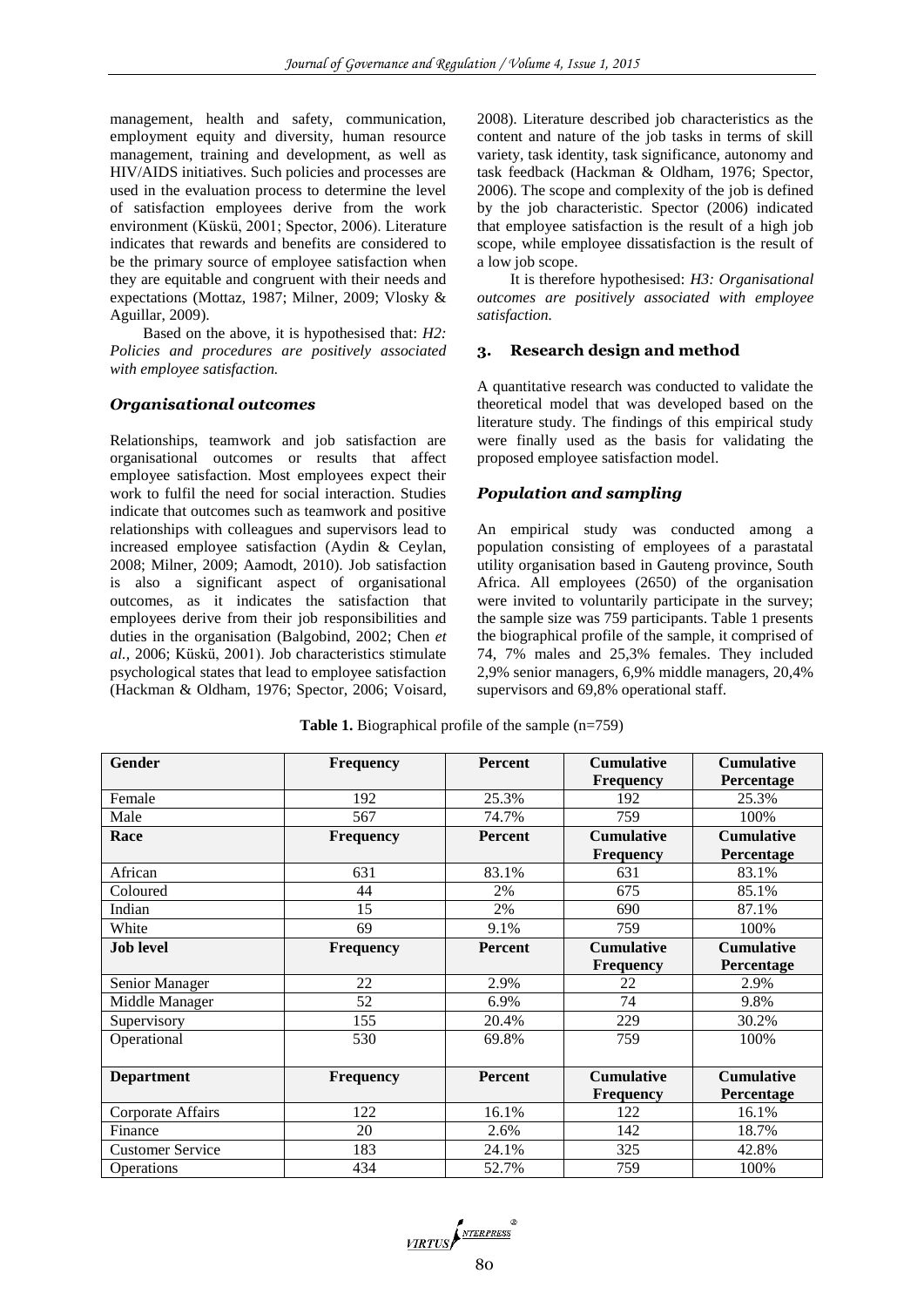# *Research questionnaire and procedure*

In order to achieve the purpose of this study, a survey method was used to gather quantitative data on the participants' responses (Welman, Kruger & Mitchel, 2009). The Employee Satisfaction Survey (ESS) was used to measure employee satisfaction (Martins & Coetzee, 2007); it measures the construct as conceptualised in section 2. The survey is relevant for the context of this study because it is a valid and reliable measure which was developed based on several studies conducted in South Africa organisations. It consists of thirteen dimensions (see table 1) and 75 items, all of which are considered to be of equal value. The scale used is a summated rating in the form of a five-point Likert-type scale with (1) as strong disagreement and (5) as strong agreement.

Owing to their advantages, paper-and-pencil and online survey administration methods were regarded as adequate for this study. According to Evans and Mathur (2005), paper-and-pencil surveys have several key strengths, including personal interaction, clear instructions, question variety, flexibility and adaptability, ability to use physical stimuli, capability to observe respondents and control over the survey environment. In order to minimise the disadvantages of paper-and-pencil surveys, such as geographic limitations and incomplete surveys, facilitators (industrial psychologists) were used to facilitate the group sessions.

# *Statistical analysis*

Data analyses were conducted using the Statistical Package for the Social Sciences (SPSS version 21.0). Descriptive statistics were applied to analyse the demographic variables of the sample. Internal consistency measures such as the means, standard deviations and reliability were conducted. The interpretation of the mean score was based on the proposition of Castro and Martins (2010, p 7) that research by the HSRC indicates that an average of 3.2 is a good guideline to distinguish between positive and potential negative perceptions. Therefore, the researcher decided to use the recommended cut-off score of 3.2 as a guideline to differentiate potential positive and negative perceptions. This implies a mean score above 3.2 indicate satisfaction while a mean score below 3.2 indicates dissatisfaction.

In terms of the inferential statistics the structural equation modelling (SEM) was used. According to Hair *et al.* (1998), SEM refers to a multivariate technique combining aspects of multiple regression and factor analysis to estimate a series of interrelated dependence relationships simultaneously. Confirmatory factor analysis is conducted to determine the validity of the domains of the model. The purpose of the SEM is to mainly allow the researcher to examine the relations between

indicators and their associated latent variables representing the constructs in the theory, as represented in the confirmatory factor analysis measurement model (Kline, 1998).

To achieve the above purpose of SEM, the following are the main stages of the approach that were conducted in this study:

- Stage 1: The development of a theoretical model. This initial stage involves using all available relevant theory, research and information to construct the theoretical model of the construct (Hair *et al*., 1998).
- Stage 2: Constructing a path diagram of causal relationships. It is essential to specify the relationships between the relevant variables describing the phenomenon of study; using graphs with one-headed arrows indicating causal relationships or two-headed arched arrows indicating mutual dependencies (correlation) (Kline, 1998).
- Stage 3: Converting the path diagram into a set of structural and measurement models. Hair et al. (1998), describe confirmatory factor analysis as the use of multivariate techniques to test or confirm a pre-specified relationship. The fundamental hypothesis of the SEM is that the covariance matrix of the observed or manifest variables is a function of a set of parameters which, in this study, means the relationship between latent variables and between the latent and the observed variables (Bollen, 1989).
- Stage 4: Choosing the input matrix type and estimating the proposed model, and stage 5: assessing the identification of the structural model. A correlation matrix was used because the purpose of this study was to explore the pattern of interrelationships between the latent and manifest variables (Hair *et al*., 1998). Once the structural and measurement model have been specified and the input data selected, the AMOS technique of the SPSS computer program can be used to actually estimate the model. The goodness-of-fit of this model is first assessed for the overall model and then for the measurement and structural model separately. Finally, the proposed model is verified and required significant modifications of the model are explored.
- Stage 6: The evaluation of goodness-of-fit (GFI). The GFI statistics determine if the data fit the model (Bollen, 1989; Hair *et al*., 1998), focussing on the degree to which the specified indicators represent the hypothesised constructs. It also evaluates each construct to examine the indicator loadings for statistical significance and to assess the construct's reliability and variance extracted (Hu & Bentler, 1998). The following five indices are used to evaluate the model. Firstly, goodness-of-fit index (GFI) meaning a value of 0 reflects no fit, while a value of 1 is a

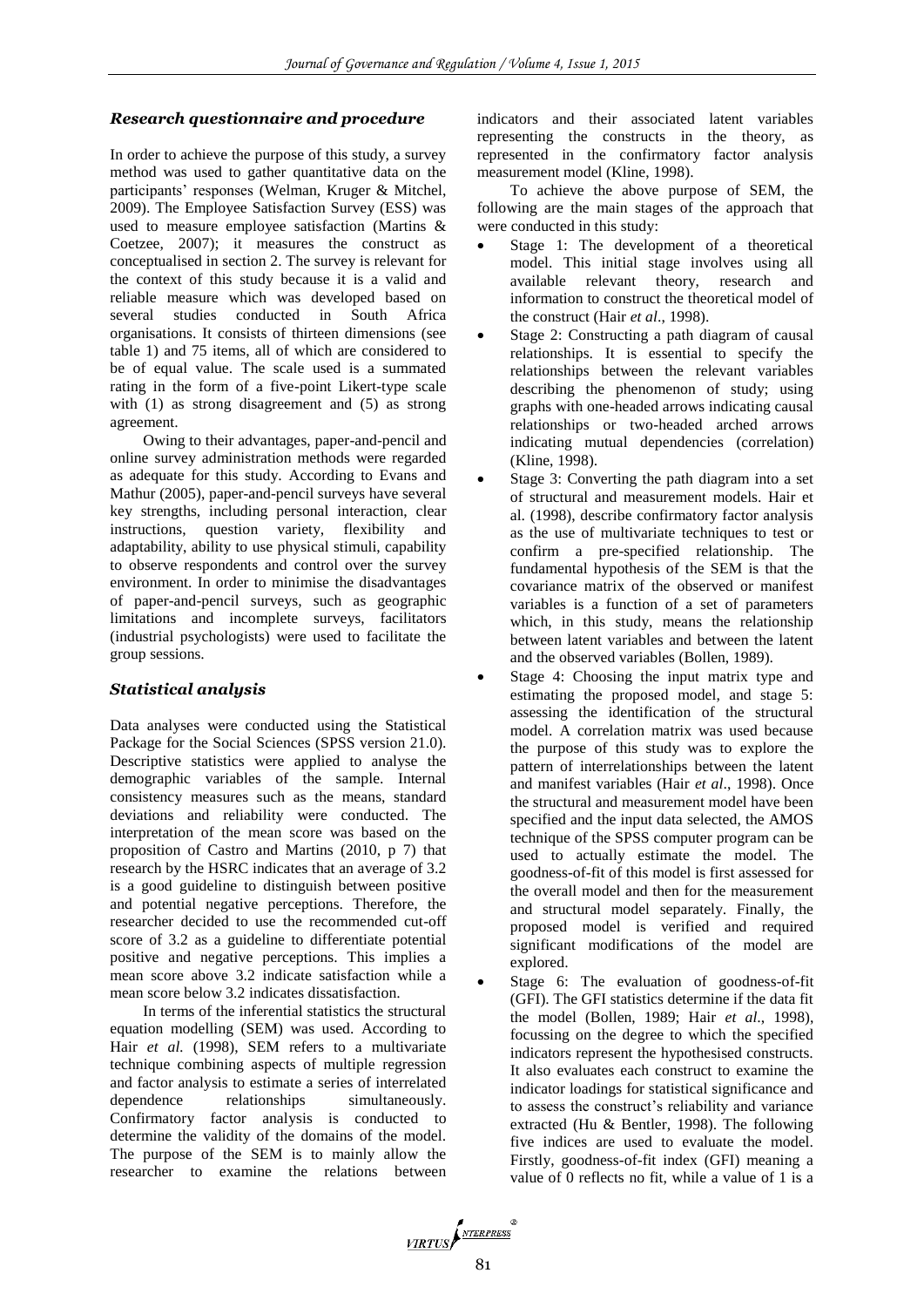perfect fit and values close to 0.90 reflect an acceptable fit. Secondly, normed fit index (NFI) indicating a value of 0 reflects no fit, while a value of 1 is a perfect fit and values close to 0.90 reflect an acceptable fit. Thirdly, incremental fit index (IFI) indicates that a value of 0 reflects no fit, while a value of 1 is a perfect fit and values close to 0.90 reflect an acceptable fit. Fourthly, comparative fit index (CFI) is a value of 0 reflects no fit, while a value of 1 is a perfect fit and values close to 0.90 reflect an acceptable fit. Lastly, roots mean squared error of approximation (RMSEA) indicating that a value of 0.05 represents a close approximate fit; values between 0.05 and 0.08 suggest a reasonably approximate fit and values greater than 0.10 suggest a poor fit.

 Stage 7: Interpreting and modifying the mode: This is the final stage of SEM and it entails

interpreting and modifying the model. According to Hair *et al*. (1998) possible modifications to the proposed model may be indicated through examination of the normalised residuals and the modification indices. The modification index from AMOS exists for each fixed parameter in the model and it is used to estimate or predict improvement in the model fit by setting the parameters free (Hu & Bentler, 1998; Hair *et al*., 2005).

# **4. Research findings**

The following discussion presents the findings results of the descriptive and inferential analysis of this study.

# *Descriptive analysis*

| <b>ESS dimensions</b>           | Cronbach's alpha<br>coefficient | Number of<br>items | <b>Mean</b> | <b>Standard</b><br>deviation |
|---------------------------------|---------------------------------|--------------------|-------------|------------------------------|
|                                 |                                 |                    |             |                              |
| Vision and mission              | 0,84                            | 4                  | 3,38        | 1,16                         |
| Values                          | 0,84                            | 5                  | 3,13        | 1,10                         |
| Leadership                      | 0.88                            |                    | 3,13        | 1,11                         |
| Change management               | 0.89                            |                    | 2,69        | 1,10                         |
| Health and safety               | 0,81                            | 3                  | 3,22        | 1,17                         |
| Employment equity and diversity | 0,74                            | 5                  | 2,53        | 0,96                         |
| Human resource management       | 0,72                            | 4                  | 2,69        | 1,05                         |
| Training                        | 0,78                            | 4                  | 3,00        | 1,12                         |
| <b>HIV/AIDS</b>                 | 0.66                            | 3                  | 3,90        | 0,96                         |
| Communication                   | 0,84                            | 11                 | 2,86        | 0,89                         |
| Teamwork                        | 0,70                            | 3                  | 3,29        | 1,15                         |
| Relationships                   | 0,83                            | 8                  | 3,21        | 0,91                         |
| Job satisfaction                | 0,89                            | 9                  | 3,37        | 1,05                         |
| <b>Overall scores</b>           | 0,96                            | 74                 | 3,22        | 1,02                         |

**Table 2.** Reliability and mean scores of the employee satisfaction dimensions (ESS)

As indicated in Table 2, the Cronbach's alpha coefficient values were high and acceptable for all the ESS dimensions. The overall reliability of the ESS is 0,96; while the reliabilities of the dimensions ranges from 0,66 to 0,89. The participants obtained significantly higher mean scores, indicating satisfaction in most of the ESS dimensions. Although the participants scored high on vision and mission (m  $= 3,38$ ), the researchers could infer the participants seemed to be more satisfied with dimensions health and safety ( 3,22), HIV/AIDS ( 3,90), teamwork (3,29), relationships (3,21) and job satisfaction (3,37). The dimensions that emerged as areas of dissatisfaction are change management (2,69), communication (2,86), employment equity and diversity  $(2,53)$ .

# *Structural equation model*

The SEM was used to validate the theoretical employee satisfaction model, focussing on manifest and latent variables. In this study, manifest variables refer to observed variables that are measured as dimensions of ESS (see table 2). While, latent variables are not directly observed but are rather inferred based on theory, namely organisational strategy, policies and procedures, and outcomes (see figure 1). Table 2 indicates the results of the correlation matrix of the manifest and latent variables. An analysis was conducted using AMOS (version 18.0) to determine the validity of the three latent variables of the mode; the manifest variables had moderate to high loadings in the expected latent variables and were all statistically significant.

According to Chin (1998), the recommended standardised path is at least 0,20, or above 0,30, for variables in order to be considered for interpretation. Although there were low loadings of 0,35 (health and safety with processes and policies), 0,21 (vision and mission with organisational strategy) and 0,14 (HIV/AIDS with policies and procedures), overall the coefficient paths from the latent variables to the

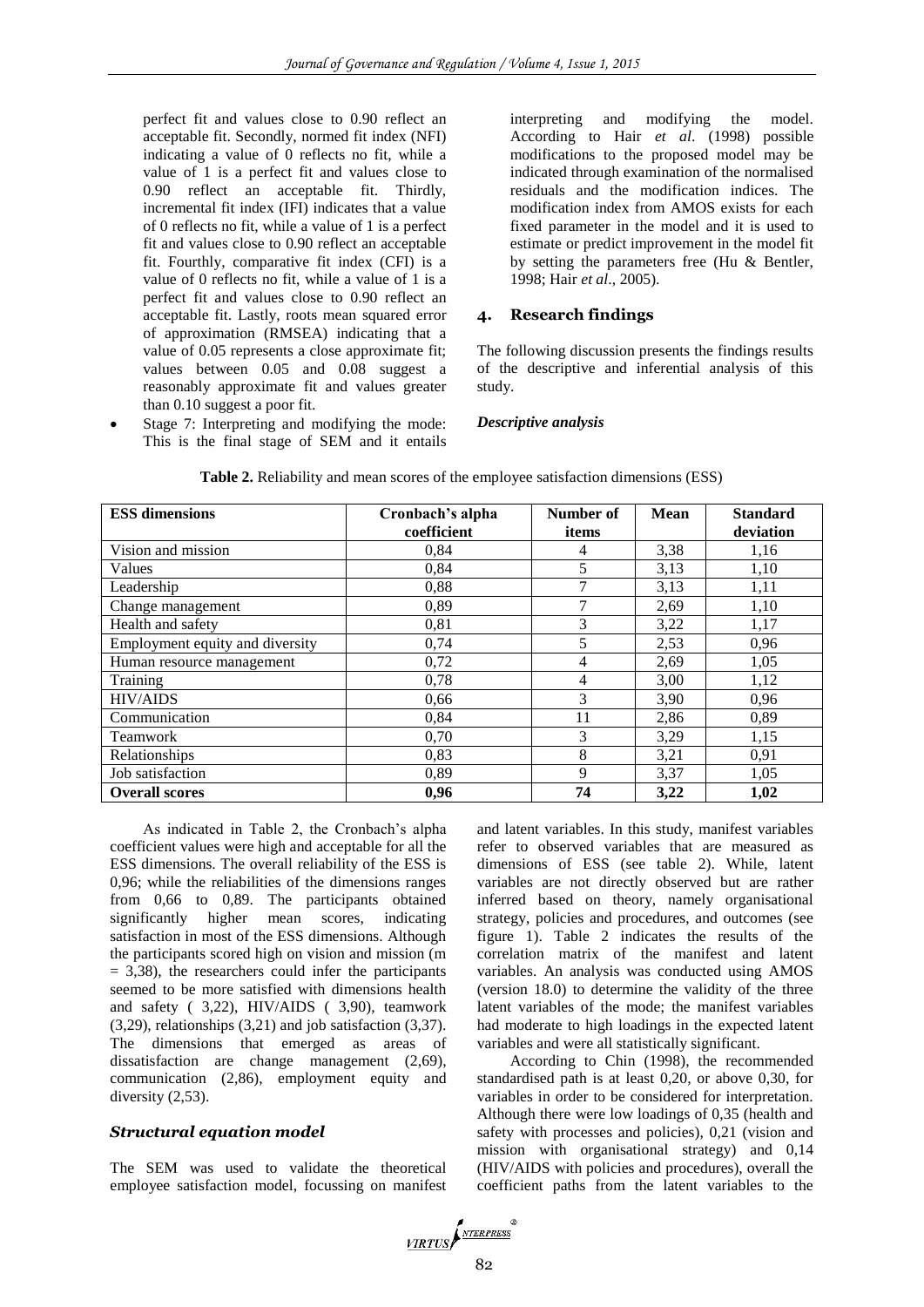manifest variables were positive, indicating a satisfactory fit of above 0,40 for most of the manifest variables.

**Table 3.** Results of the correlation matrix of the employee satisfaction manifest and latent variables

| <b>Manifest variables</b>       | <i><b>Organisational</b></i> | <b>Processes and</b> | <b>Organisational</b> |
|---------------------------------|------------------------------|----------------------|-----------------------|
|                                 | strategy                     | policies             | outcomes              |
| Vision and mission              | 0,21                         | 0,00                 | 0.00                  |
| Values                          | 0,42                         | 0,00                 | 0,00                  |
| Leadership                      | 0,63                         | 0,00                 | 0.00                  |
| Change management               | 0,00                         | 0,59                 | 0,00                  |
| Health and safety               | 0,00                         | 0,35                 | 0,00                  |
| Employment equity and diversity | 0.00                         | 0,51                 | 0.00                  |
| Human resource management       | 0.00                         | 0.52                 | 0.00                  |
| Training                        | 0,00                         | 0,44                 | 0.00                  |
| <b>HIV/AIDS</b>                 | 0.00                         | 0,14                 | 0,00                  |
| Communication                   | 0.00                         | 0,65                 | 0,00                  |
| Teamwork                        | 0,00                         | 0,00                 | 0,49                  |
| Relationships                   | 0,00                         | 0,00                 | 0,55                  |
| Job satisfaction                | 0,00                         | 0,00                 | 0,67                  |

Table 4 gives the results of the confirmatory factor analysis of the latent variables. The path coefficients of the latent variables organisational strategy, policies and processes, and outcomes

indicated a satisfactory fit for all these variables. All path coefficients leading from one latent variable to another were positive and they were all moderate to high, ranging from 0,919 to 1,059.

**Table 4.** Results of the correlation matrix of employee satisfaction latent variables

| <b>Latent variables</b> | <b>Organisational</b> | <b>Processes and policies</b> | <i><b>Outcomes</b></i> |
|-------------------------|-----------------------|-------------------------------|------------------------|
|                         | strategy              |                               |                        |
| Organisational strategy | .00                   |                               |                        |
| Processes and policies  | 996                   | 00                            |                        |
| <b>Outcomes</b>         | .059                  | .919                          | .00                    |

The evaluation of goodness of fit of the model indices is indicated in table 5. The various measures of model fit, which included absolute and incremental fit measures, were used to assess the model. Absolute measures are chi-square, P-value and GFI, while incremental measures include NFI, CFI and IFI. A SEM test of the employee satisfaction model 1 suggested that all measures indicated a weak fit. Based on the above results of fit measures, the first model was rejected. On the basis of the data in this research, this model did not meet the required goodness of fit for both incremental and absolute measures used. Hence the modification procedures were conducted in this study.

**Table 5.** Goodness-of-fit measures for employee satisfaction model 1

| <b>Indices</b>                                    | Values |
|---------------------------------------------------|--------|
| Goodness-of-fit index (GFI)                       | 0.87   |
| Chi-square (CMI)                                  | 625,02 |
| P-value of close fit                              | 0,000  |
| Root mean square residual (RMR)                   | 2,07   |
| Root mean square error of approximation (RMSEA)   | 0.10   |
| Normed fit index (NFI)                            | 0.88   |
| Incremental fit index (IFI)                       | 0.89   |
| Comparative fit index (CFI)                       | 0,89   |
| GFI; NFI, IFI and CFI above 0.90 signify good fit |        |

The modification index from AMOS was applied to look for improvements and it indices were used with caution. According to (Bollen, 1989) a parameter link should only be relaxed if it can be

interpreted substantially regarding the direction of impact and the sign of the parameter. In this study, modification indices suggested that the constraints on the error terms for manifest variables should be

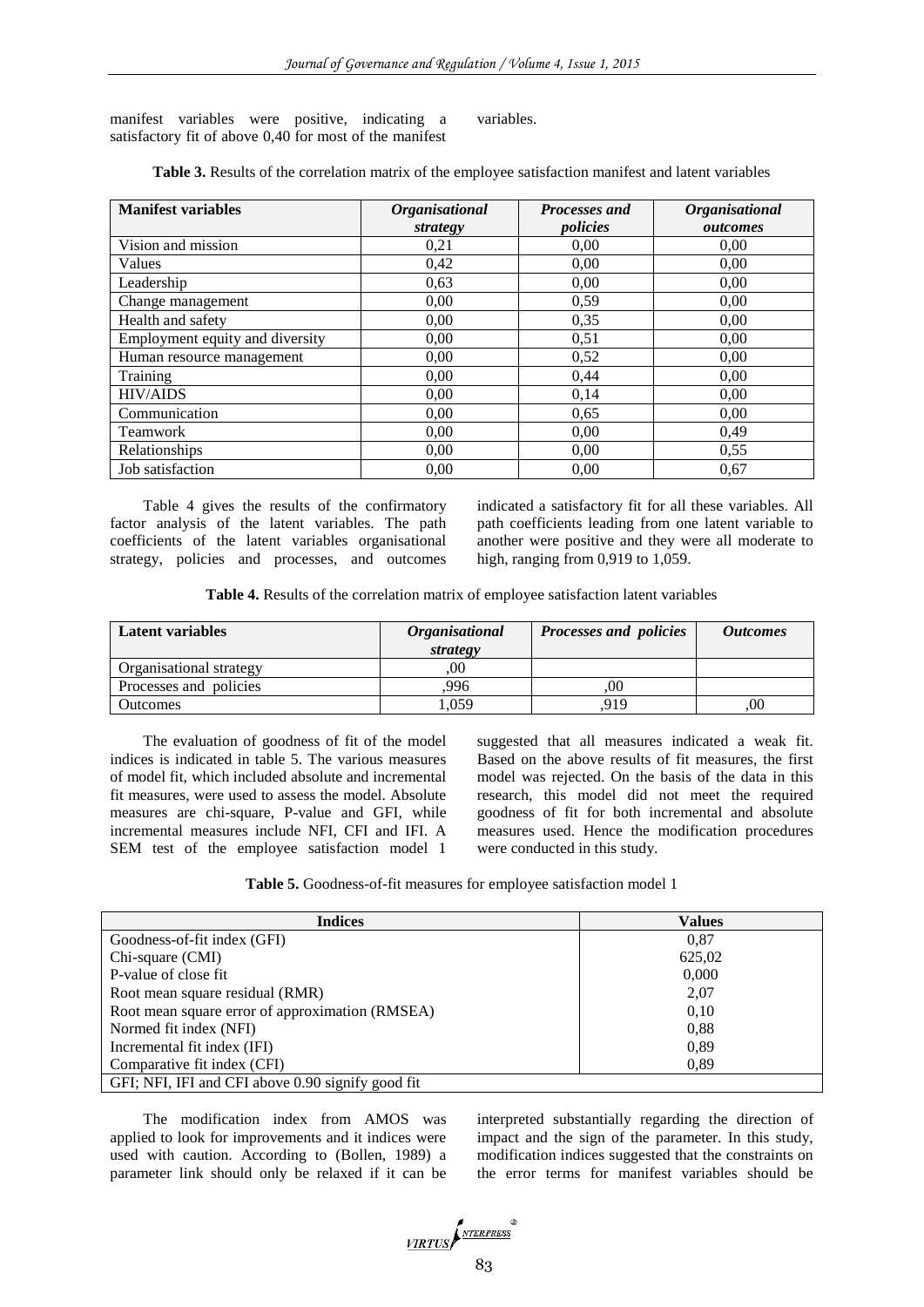relaxed in order to obtain a better fit of the SEM, as depicted in figure 2. A SEM test of employee satisfaction model 2 indicated both an incremental and absolute goodness-of-fit, based on the statistical measures (see table 6). In terms of GFI, the value of 0.905 met the required value of 0.90, which suggests good model fit. NFI demonstrated a good model fit with the value of 0.910, which met the minimum requirement value of 0.90 for model fit and this improves the model fit by 91%. IFI value of 0.920 is above the required minimum value of 0.90 which indicates an acceptable model fit. CFI value of 0.920 is also above the cut-off point of 0.90, which indicates an acceptable model fit.

**Table 6.** Goodness-of-fit measures for employee satisfaction model 2 (Modified)

| <b>Indices</b>                                    | Values  |
|---------------------------------------------------|---------|
| Goodness-of-fit index (GFI)                       | 0,905   |
| Chi-square (CMI)                                  | 471,869 |
| P-value of close fit                              | 0,000   |
| Root mean square residual (RMR)                   | 1,765   |
| Root mean square error of approximation (RMSEA)   | 0,096   |
| Normed fit index (NFI)                            | 0.910   |
| Incremental fit index (IFI)                       | 0,920   |
| Comparative fit index (CFI)                       | 0,920   |
| GFI; NFI, IFI and CFI above 0.90 signify good fit |         |

**Figure 2.** Employee satisfaction diagnostic model



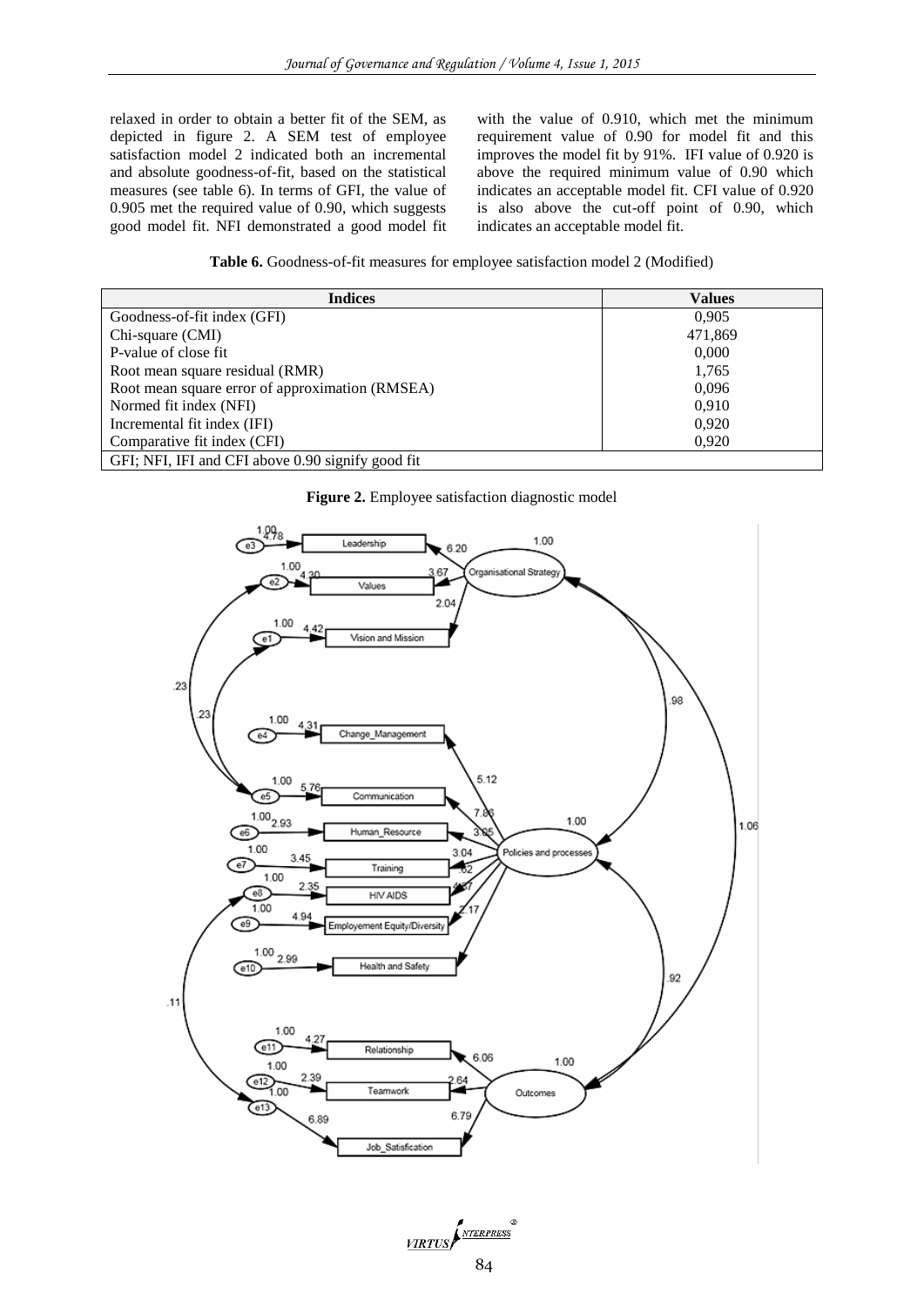# **5. Discussion**

The overall mean score of this study indicated that the participants of this sample seem to be satisfied with their organisation. However, the results indicated that the sample of participants in this parastatal organisation seem to be dissatisfied with the organisation's policies and procedures regarding communication, change management, employment equity and diversity. The results of this study confirmed the proposed three hypotheses that employee satisfaction is positively associated with organisational strategy, policies and procedures as well as organisational outcomes. The validation of an employee satisfaction model confirms the advantages of using SEM as a statistical procedure for developing a theoretically justified model for employee satisfaction. Based on a literature review, a theoretical model was developed as a framework in terms of which organisations can determine their employees' satisfaction. It highlights dimensions such as organisational strategy, policies, processes and outcomes in order to determine employees' contentment and fulfilment in the organisation.

The SEM model also indicated two new correlations between the latent variables. The first relationship was the correlation between communication with organisational values, vision and mission statement, and the second correlation between dimensions job satisfaction and HIV/AIDS. To improve the overall fit of the model there are two pairs of the manifests variables that were allowed to correlate. The first pair of the manifest variables with which error terms were allowed to correlate is communication and the variables values, vision and mission. Communication includes disseminating and sharing information in the organisation which mainly focusses on its values, mission and vision statement (Steyn, 2003). Fairhurst, Jordan, and Neuwirth (1997), argue that the mission statements are seen often in company newsletters, speeches, annual reports, brochures, and posters. Because the organisational values, mission and vision are mainly aspects or contents of the communication process, it is clear that these manifest variables are related and their error terms were allowed the correlation. The second pair of manifest variables that the modification indices suggested should be allowed to correlate was job satisfaction and HIV/AIDS. Voisard (2008) suggests job satisfaction entails employees' positive appraisal of their jobs based on the conditions of their working environment or organisation. Employees are either infected with or affected by HIV/AIDS; hence organisations need to initiate interventions to positively impact the individuals, families, organisations, businesses and the economy (Matlala, 1999). The results of the study conducted by Ho (1997, p 187) indicate that wellness programmes have a positive impact on employee outcomes such as job satisfaction and high morale. Since these variables are positively related, the constraints were also been relaxed.

A comparison of the SEM model (Figure 2) and the theoretical model revealed three similarities. Firstly, the domain of organisational strategy has direct causal relationship with dimensions vision and mission, values and leadership. These confirm the literature review that organisational strategy is the criterion according to which management sets the agenda for the future behaviour of organisations, and is one of the determinants of employee satisfaction (Chen *et al*., 2006; Eskildsen & Dahlgaard, 2000). Secondly, the domain policies and processes indicated a direct relationship with dimensions change management, health and safety, employment equity and diversity, communication, human resource management, training and HIV/AIDS. The literature also suggests that policies and processes are used in the processes of determining the level of satisfaction employees derive from various aspects of an organisation (Küskü, 2001; Matlala, 1999). Thirdly, the domain of outcomes has direct relationship with the dimensions relationships, teamwork and job satisfaction. The literature indicates that teamwork and positive relationships with colleagues and supervisors enhance employee satisfaction (Milner, 2009; Aamodt, 2010).

# **6. Conclusions, implications, limitations and recommendations for future research**

The use of the structural equation modelling approach enabled the researcher to propose and validate a model of employee satisfaction. The domains of this model should enable organisations to identify developmental areas based on employees' dissatisfaction or areas of strengths based on the employees' satisfaction with the dimensions. The diagnostic model will also enable organisations and practitioners to initiative interventions aimed at addressing areas of dissatisfaction and to leverage on the areas of satisfaction in the organisation. Then, organisations will be able to realise the benefits of employee satisfaction which are employee retention, customer satisfaction, improved quality, enhanced performance, life satisfaction, employee health and wellbeing. The use of the structural equation modelling indicates that it is an important statistical procedure in theory development, in order to generate new models that will assist managers and practitioners to deal with organisational challenges.

In terms of the limitation of this study, the results of this cannot be generalised to the broader parastatal employee population on the basis that it was conducted in a single organisation. The study was cross-sectional in nature; hence it cannot confirm causal relationship between the variables. Nonetheless, this study identified the need for further research as well as the expansion of the theoretical knowledge based on the concept employee

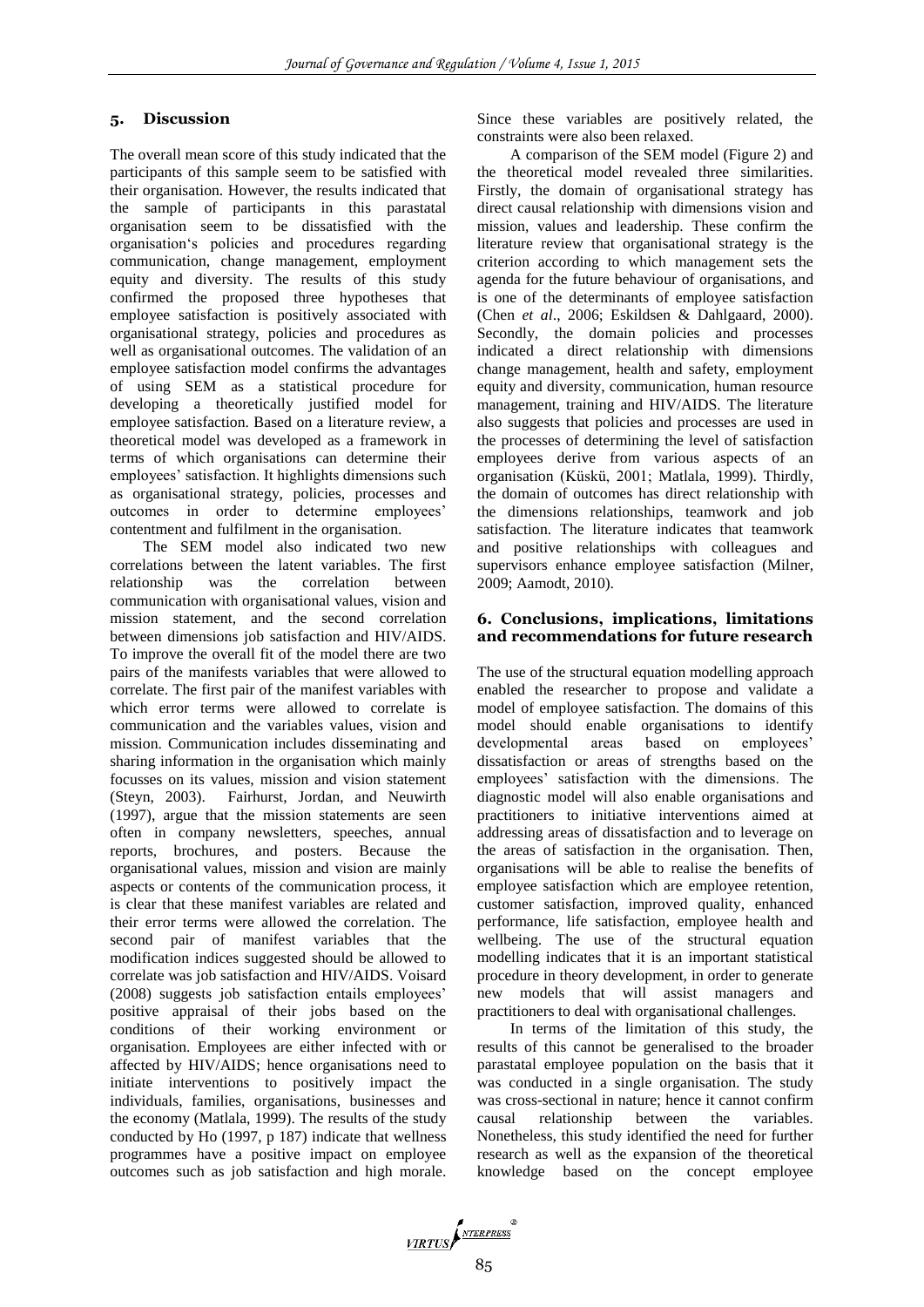satisfaction. Future research using longitudinal research design in various organisational contexts is recommended.

#### **References**

- 1 Aamodt, M. G. (2010). *Industrial/organizational psychology: An applied approach* (6<sup>th</sup> ed.). Cengage Learning, Belmont, CA.
- 2 Arnold, H. J. & Feldman, D. C. (1986). *Organisational behaviour.* McGraw-Hill, New York.
- 3 Aydin, B. & Ceylan, A. (2008). The employee satisfaction in metalworking manufacturing: How do organizational culture and organizational learning capacity jointly affect it? *Journal of Industrial Engineering Management,* 1 (2), 143–168.
- 4 Aydin, B. & Ceylan, A. (2009). A research analysis on employee satisfaction in terms of organizational culture and spiritual leadership. *International Journal of Business and Management,* 4 (3), 159–168.
- 5 Balgobind, V. (2002). *The impact of transformational leadership on subordinate job satisfaction. Unpublished master's dissertation.* University of South Africa, Pretoria.
- 6 Bentler, P. M. & Bonnet, D. G. (1980). Significance tests and goodness of fit in the analysis of covariance structures. *Psychological Bulletin,* 88, 588–606.
- 7 Bollen, K. A. (1989). *Structural equations with latent variables.* Wiley, New York.
- 8 Chen, S., Yang, C., Shiau, J. & Wang, H. (2006). The development of an employee satisfaction model for higher education. *The TQM Magazine,* 18 (5), 484– 500.
- Chin, W. W. (1998) "Issues and opinions on structural equation modelling", *MIS Quarterly, 22* (1), 716 - 730.
- 10 Castro, M. L., & Martins, N. (2010). The relationship between organisational climate and employee satisfaction in a South African information and technology organisation. *South African Journal of Industrial Psychology*, 36 (1), 1– 5.
- 11 Eskildsen, J. K. & Dahlgaard, J. J. (2000). A causal model for employee satisfaction. *Total Quality Management and Business Excellence,* 11 (8), 1081– 1094.
- 12 Evans, J.R. & Mathur, A. (2005).The value of online surveys. *Internet Research,* 15 (2), 195–219.
- 13 Fairhurst, G. T., Jordan, J. M. & Neuwirth, K. (1997). Why are we here? Managing the meaning of an organizational mission statement. *Journal of Applied Communication Research,* 25, 243–263.
- 14 Fosam, B. E, Grimsley, F. J. M. & Wisher, J. S. (1998). Exploring models for employee satisfaction with particular reference to a police force. *Total Quality Management,* 9, 235–247.
- 15 Griffin, R. W. & Bateman, T. S. (1986). Job satisfaction and organisational commitment. In C. L. Cooper & I. T. Roberston. (Eds). International review of industrial and organisational psychology. (pp 157– 188).New York. John Wiley & Sons.
- 16 Hackman, J. R. & Oldham, G. R. (1976). Motivation through the design of work: Test of a theory. *Organizational Behavior and Human Performance,* 16, 250–279.
- Hair, J. J, Anderson, E. R, Tatham, L. R. & Black, C. W. (1998). *Multivariate data analysis* (5<sup>th</sup> ed). Prentice-Hall, Upper Saddle River, New Jersey.
- 18 Hair, J. J, Anderson, E. R, Tatham, L. R. & Black, C. W. (2005). *Multivariate data analysis* (6<sup>th</sup> ed) Prentice-Hall, Upper Saddle River, New Jersey.
- 19 Ho, J. T. S. (1997). Corporate wellness programmes in Singapore: Effect on stress, satisfaction and absenteeism. *Journal of Managerial Psychology*, 12 (3), 177–189.
- 20 Hu, L. T. & Bentler, P. M. (1998). Cut-off criteria for fit indexes for covariance structure analysis: Conventional criteria versus new alternatives. Structural equation modelling. *A Multidisciplinary Journal, 6*, 1–55.
- 21 Küskü, F. (2001). Dimensions of employee satisfaction: A state university example. *METU Studies in Development*, 28(3/4), 399–430.
- 22 Küskü, F. (2003). Employee satisfaction in higher education: The case of academic and administrative staff in Turkey. *Career Development International,* 8 (7), 347–356.
- 23 Locke, E. A. (1976). The nature and causes of job satisfaction. In D. M. Dunnette (Ed.). *Handbook of industrial and organizational psychology* (pp. 297**–** 349), Rand McNally, Chicago.
- 24 Lofquist, L. H. & Dawis, R.V. (1969). *Adjustment to work: A psychological view of man's problems in a work-oriented society.* Appleton Century Crofts, New York.
- 25 Maltser, K., Fuchs, M. & Schubert, A. K. (2004). Employee satisfaction: Does Kano's model apply? *Total Quality Management,* 15 (19), 1179–198.
- 26 Martins, N. & Coetzee, M. (2007). Organisational culture, employee satisfaction, perceived leader emotional competency and personality type: An exploratory study in a South African engineering company. *South African Journal of Human Resource Management,* 5 (2), 20–32.
- 27 Matlala, S. (1999). Prioritising health promotion and employee wellness. *People Dynamics,* 8 (17), 22–25.
- 28 McShane, L. S. & Von Glinow, A. M. (2005). *Organizational behaviour* (3rd ed.). McGraw-Hill Irwin Boston.
- 29 Milner, K. (2009). Attitudes and job satisfaction. In S. P. Robbins, T. A. Judge, A. Odendaal and G. Roodt (Eds.), *Organizational behaviour: Global and South African perspective* (pp 65–84), Pearson Education, Cape Town.
- 30 Mottas, C. J. (1987). Age and work satisfaction. *Work and Occupations*, *14,* No. 3, 387– 409.
- 31 O'Neil, M. (2005). Employee care, a vital antecedent to customer care in the health care industry: An exploratory investigation of the employee satisfaction construct at North East Alabama Regional Medical Center. *International Journal of Health Care Quality Assurance, Vol. 18,* No. 2, 131–151.
- 32 Odendaal, A. & Roodt, G. (2009) What is organizational behaviour? In S. P. Robbins, T. A. Judge, A. Odendaal and G. Roodt (Eds.), *Organizational behaviour: Global and Southern African perspective* (pp. 3–25), Pearson Education, Cape Town.
- 33 Porter, L. W., Lawler, E. E. & Hackman, J. R. (1975). *Behaviour in organizations.* McGraw-Hill, New York.
- 34 Rad, A. M. M. & Yarmohammadian, M. H. (2006). A Study of relationship between managers' leadership styles and employee's job satisfaction. *Leadership in Health Service, Vol. 19*, No. 2, 11– 28.

VIRTUS